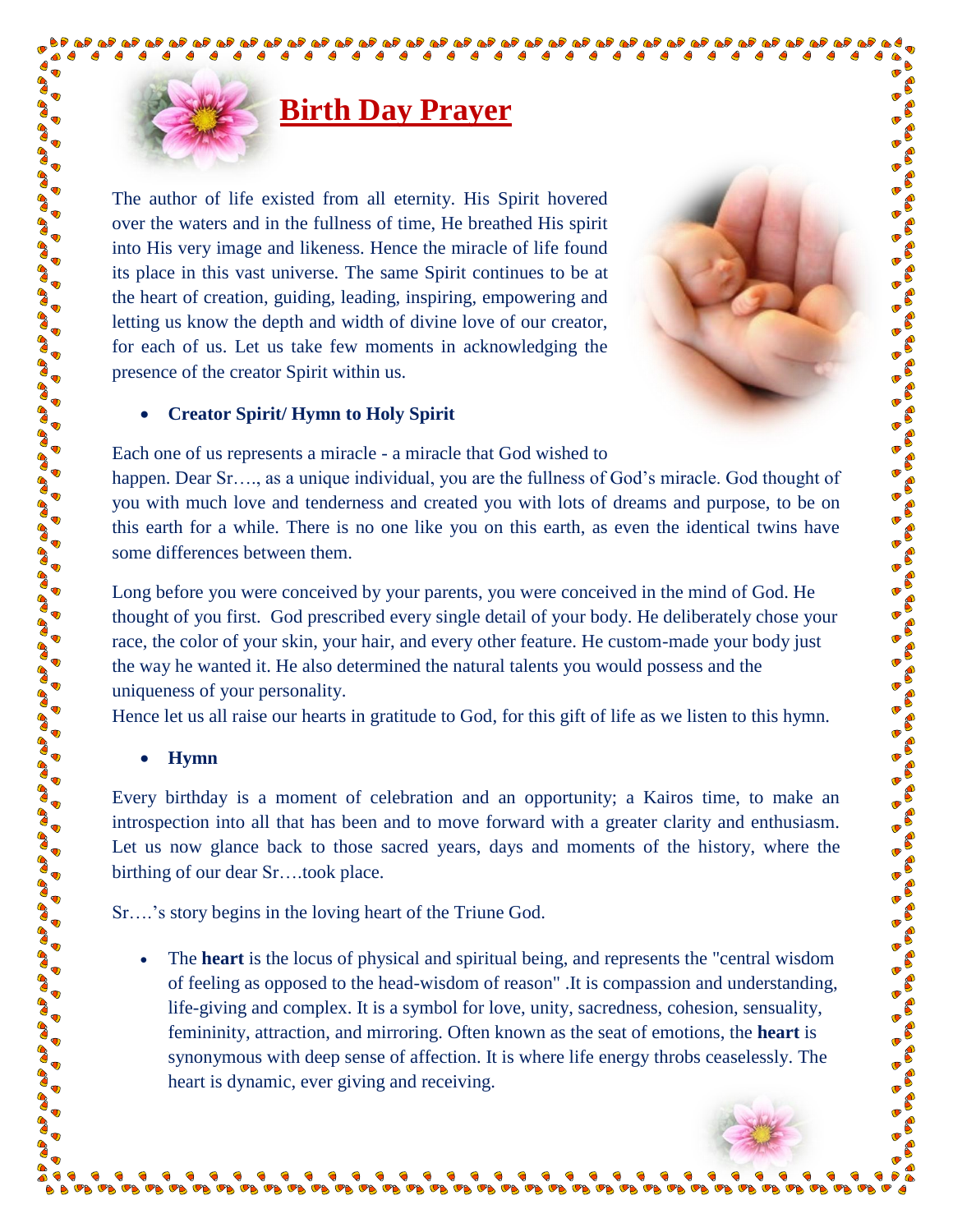It is from such a heart, Sr…..takes birth. The heart of the Triune God is mutuality and communion itself. Out of the loving communion of the father, the son, and the Spirit, creation was born- Name a beautiful child by her parents Mr.... and Mrs.... as their second child. The Author of life entered Sr's life story vividly, in the course of time. The Holy Spirit kept telling her the story of unknown and necessity of leaving the familiar shores. Empowered by the Spirit, she grew up as a convinced and pious young woman. The call of God was irresistible and she became a servant of the Holy Spirit in the year ….and became a sister to all, lovingly known as….

 $\bullet$ 

S

a de la distribución de la distribución de la distribución de la distribución de la distribución de la distribuc

 $\bullet$  $\frac{6}{5}$ 

 $\bullet$  $\bullet$ 

ு நடிக்கு குறிவு குறிவு குறிவு குறிவு குறிவு குறிவு குறிவு குறிவு குறிவு குறிவு குறிவு குறிவு குறிவு குறிவு குற

 I now invite Sr…, to relive those sacred moments of her commitment to the Lord, and **place a lighted candle on the alter** symbolically, in gratitude to the one who has called her.

The transforming power of Spirit encouraged and challenged her, to expand her God consciousness, when she wanted to limit herself, undermining her great capacities for mission. Sr's role model was Jesus, who proclaimed the Reign of God and beckoned all into friendship with the Triune God, By His words, and deeds. Sister noticed that Jesus invited back to communion all those who, in one way or the other, had fallen out of it or had been pushed to the margins, He reached out to all but specially to the poor, sinners, the sick, women, and people of other beliefs.

So also Sr….knowing her roots- the heart of the Triune God- served the people with Hansen's disease for 8 years. Moved to ….. for another 13 years to help the women in skill training, thus proving herself too, be a perfect artist and creative thinker. She has headed the …. community effectively for a term of 3 years. She has served the Lord and mission efficiently in the role of an accountant, for many years in different institutions. Her story of trust in the one who has called her and courage and perseverance, continues in our midst, in this community.

• I now invite our community leader, to place a lighted candle on the alter acknowledging with gratitude, the great missionary in the person of Sr....

Taking into our own hearts, the sentiments of gratitude and trust, that Sr… feels today, let us sing together:

 $\bullet$  I just keep trusting my Lord...

666

 $\blacksquare$ 

 $\bullet$  $\blacksquare$  $\blacksquare$  $\bullet$  $\bullet$ **C**  $\bullet$ 

 $\frac{1}{2}$ 

**BOO** 

**CONO** 

**PAS BOO**  $\frac{1}{2}$ **BO**  $\frac{1}{2}$ **BOO POS BO PAD PASS PAS BOO CONO BAD**  $\frac{1}{2}$ **BOO BAS BOO COND CONO BOO BOO BOO BOO CONO BOO**  $\frac{1}{2}$ **PAD PAS PAS PO**  $\frac{6}{3}$  $\frac{1}{2}$ **BO PAS BO** B



Sr…, you are someone who mirrors some of the qualities attributed to the divine, such as compassion, sensitivity and self giving nature. I see you often placing personal matters secondary to the assigned jobs or self volunteered common tasks of the community. When it comes to volunteering you are there, without considering your age, illness or time factors. You are indeed a role model of hard work and courage even at this time of your illness. You hardly blow the trumpet when you walk extra miles. On a daily basis, I see you exemplifying sisterly love in charitable acts to the community. I see in you a great sense of satisfaction, when you notice the happiness of others while enjoying the dishes you have made or wondering at a craft

 $\bullet \quad \bullet \quad \bullet \quad \bullet \quad \bullet \quad \bullet \quad \bullet \quad \bullet$